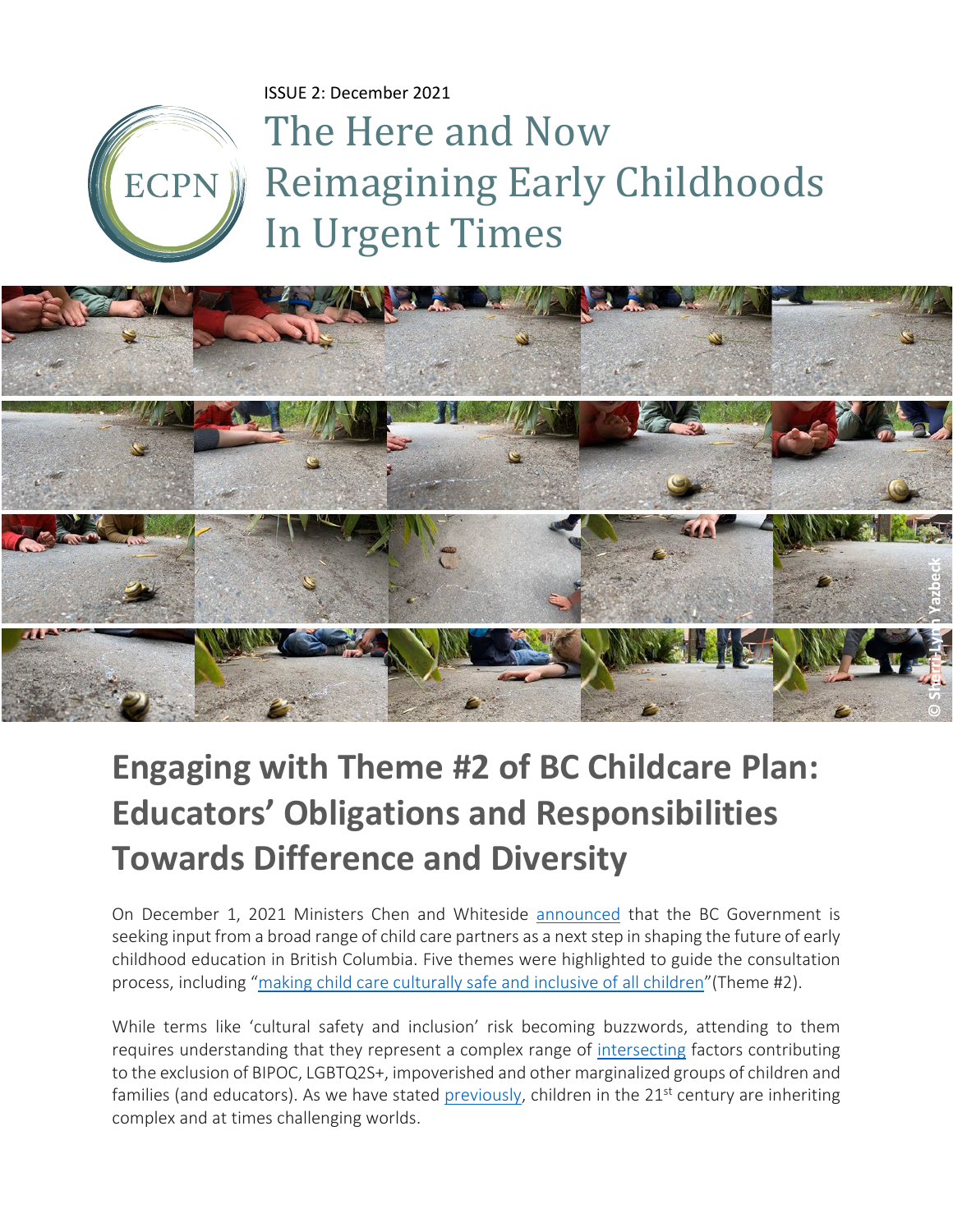With the intention of contributing to the ongoing consultation process, the ECPN calls on others in the field to think about this crucial theme in relation to the education of early childhood educators. We propose that 'how to make early learning and care more inclusive and culturally safe for all children' needs to begin with the following questions:

- Who is the early childhood educator expected to be in their work supporting BIPOC, LGBTQ2S+, impoverished and other marginalized children and families?
- How are we supporting educators to respectfully engage with these groups?
- How are we promoting approaches to everyday practices that complexify superficial (status quo) understandings of inclusion in early childhood education communities?
- Are we doing enough to support educators to reconsider the way inclusion lives (or fails) in everyday practice?
- What competencies and ongoing professional opportunities do we envision to support educators in the complex ongoing process of creating 'culturally safe and inclusive' spaces?

Considering these questions helps us think more critically about the systemic exclusions preventing children and their families from fully participating in the first place. Creating spaces where differently situated children and families are welcomed requires educators to enact practices that focus on more than simply keeping children (emotionally & physically) 'safe and happy' while their parents engage in the workforce or study.

To this point, the *[BC Early Learning Framework](https://www2.gov.bc.ca/gov/content/education-training/early-learning/teach/early-learning-framework)* asks educators to create a curriculum that considers children's well-being and belonging, grounded in a vision of "respectfully living and learning together." This call obliges educators to take responsibility for creating 'culturally safe and inclusive' pedagogical spaces. Of course, this also involves wages for educators that are commensurate with the education levels required to promote deeper understandings of the transformative potential of early childhood education.

### **Continuing the Conversation**

#### **Responding to the BC Government's Call for Input in 2022**

On December 1, 2021 the BC government held a virtual information session to frame the conversation about its Childcare BC Plan inviting feedback in multiple ways. The full recording of the [Childcare BC Information Session](https://www.youtube.com/watch?v=o7-fibF6qgI) is available and members of the early childhood education community can subscribe to get [updates.](https://www2.gov.bc.ca/gov/content/family-social-supports/caring-for-young-children/childcarebc-engagement) The ECPN contributed to this conversation with a piece that prioritizes the reconfiguration of ["early education systems as spaces for imagining how we](https://www.ecpn.ca/application/files/4816/3823/1775/The_Here_and_Now-_ISSUE_1_PDF_version-final.pdf)  [might live justly together in difference.](https://www.ecpn.ca/application/files/4816/3823/1775/The_Here_and_Now-_ISSUE_1_PDF_version-final.pdf)"